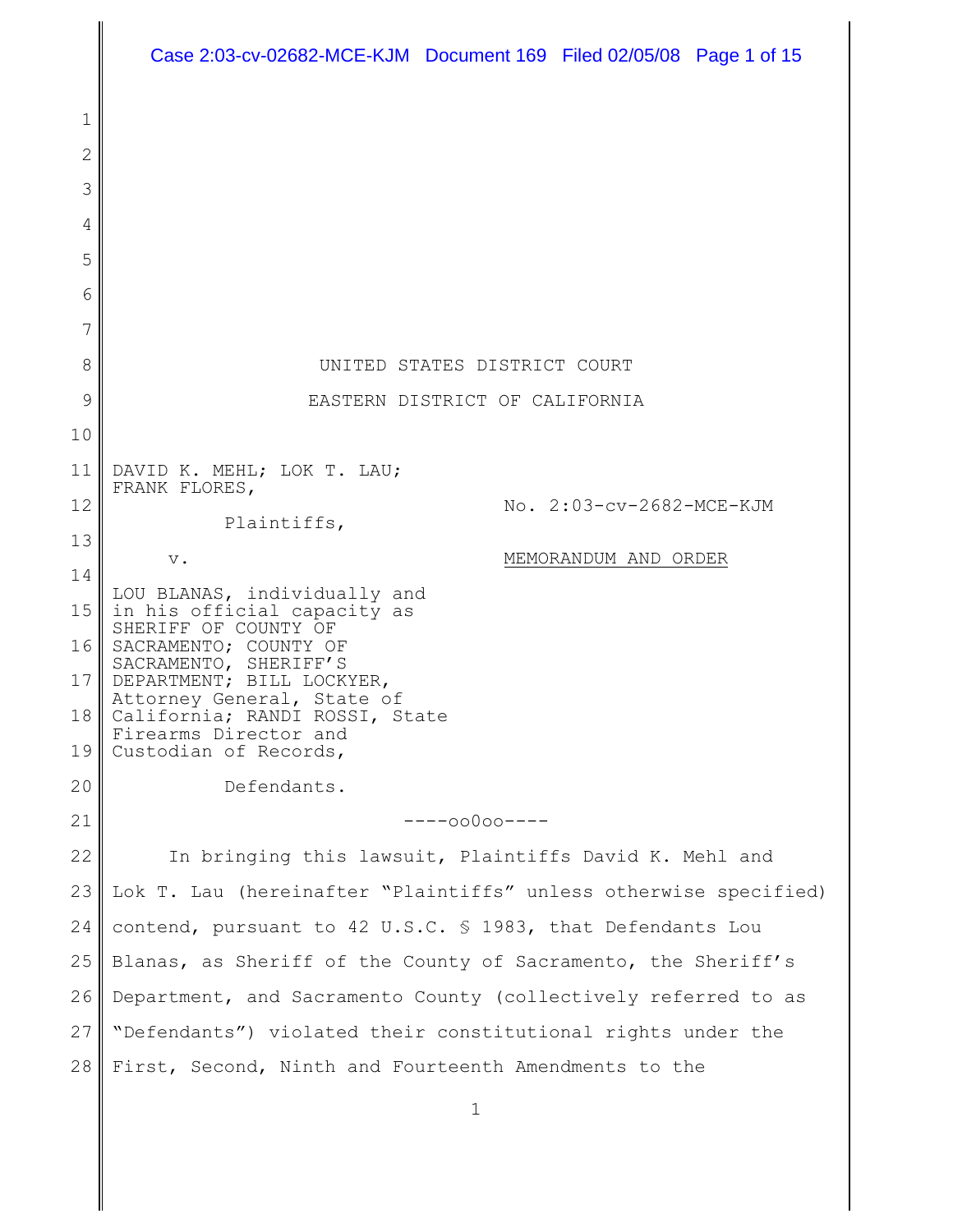## Case 2:03-cv-02682-MCE-KJM Document 169 Filed 02/05/08 Page 2 of 15

1 2 3 4 5 6 7 8 9 10 11 12 13 14 15 United States Constitution by denying their applications for a "Carry Concealed Weapon ("CCW") permit.<sup>1</sup> Defendants now move for summary judgment. Plaintiffs have not opposed that motion with respect to Plaintiff's Lau's First Cause of Action, which alleges that Defendants' denial of his CCW application was based on race and/or national origin and gender. In addition, Plaintiffs have conceded that Ninth Circuit precedent currently bars their Fourth and Sixth Causes of Action predicated on the Second and Ninth Amendments, respectively. Consequently, the only claims as to which Plaintiffs oppose summary judgment are the Second Cause of Action, which asserts equal protection violations, the Third Cause of Action, for alleged violations of Plaintiffs' First Amendment Rights, and the Fifth Cause of Action asserting that Defendants' conduct ran afoul of the Privileges and Immunities clause of the Fourteenth Amendment.

16 17 18 19 20 21 22 23 Inasmuch as this Court already determined that a denial of the right to carry a concealed firearm does not constitute a violation of the Privileges and Immunities Clause (See September 2, 2004 Memorandum and Order, p. 15), only Plaintiffs' Second and Third Causes of Action remain subject to adjudication at this time. For the reasons set forth below, summary judgment will be granted in Defendants' favor as to both of those claims. ///

<sup>25</sup> 26 27 28  $1$  The Court notes that while Bill Lockyer and Randi Rossi were originally named as Defendants, they were dismissed as parties to this lawsuit by Order filed September 3, 2004. In addition, counsel stipulated to the dismissal of Plaintiff, Frank Flores, pursuant to Federal Rule of Civil Procedure 41(a)(1) on or about December 12, 2006. Consequently, the parties enumerated above are the only remaining parties to this litigation.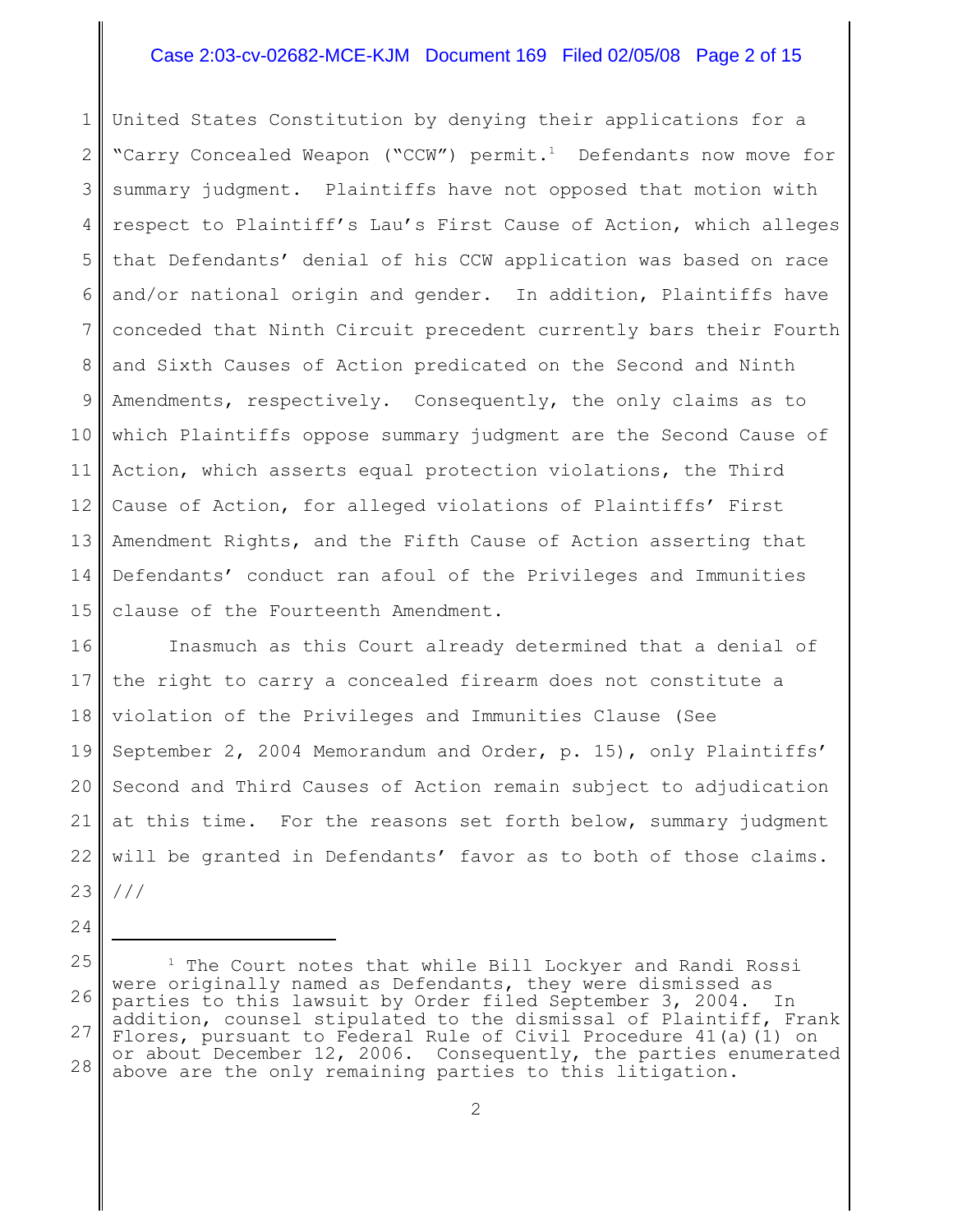#### **BACKGROUND**

1

2

3 4 5 6 7 8 9 10 11 12 13 14 15 16 Individuals seeking permission to carry a concealed weapon in Sacramento County must apply to the Special Investigations and Intelligence Bureau ("SIIB") of the Sacramento County Sheriff's Department for the necessary CCW permit. According to Defendants, the application process entails an initial review of the application materials by a detective assigned to the SIIB, followed by some investigation by the detective before submission of the request to a three-person committee (generally comprised of two captains and a chief deputy) for either approval or denial. Following notification of the decision by mail, unsuccessful applicants may appeal an adverse decision. Defendants assert that the appeals procedure includes a personal interview by an appeals officer and an independent review of the panel decision by that officer.

17 18 19 20 21 22 23 24 25 26 27 28 Plaintiff Mehl submitted his CCW request in July of 2002. It is undisputed that Mehl did not submit any statement as to why he needed a permit to carry a concealed weapon. (Defendants' Undisputed Fact ("UF") No. 23). After the application was returned to Mehl as incomplete, he wrote to the Sheriff's Department in protest, citing language of the application instructions indicating that a department interviewer was supposed to prepare that portion of the application. On August 1, 2002, Chief Robert Denham responded with a letter asking Mehl to himself provide justification for the issuance of CCW permit. (Exh. "C" to Denham Decl.) ///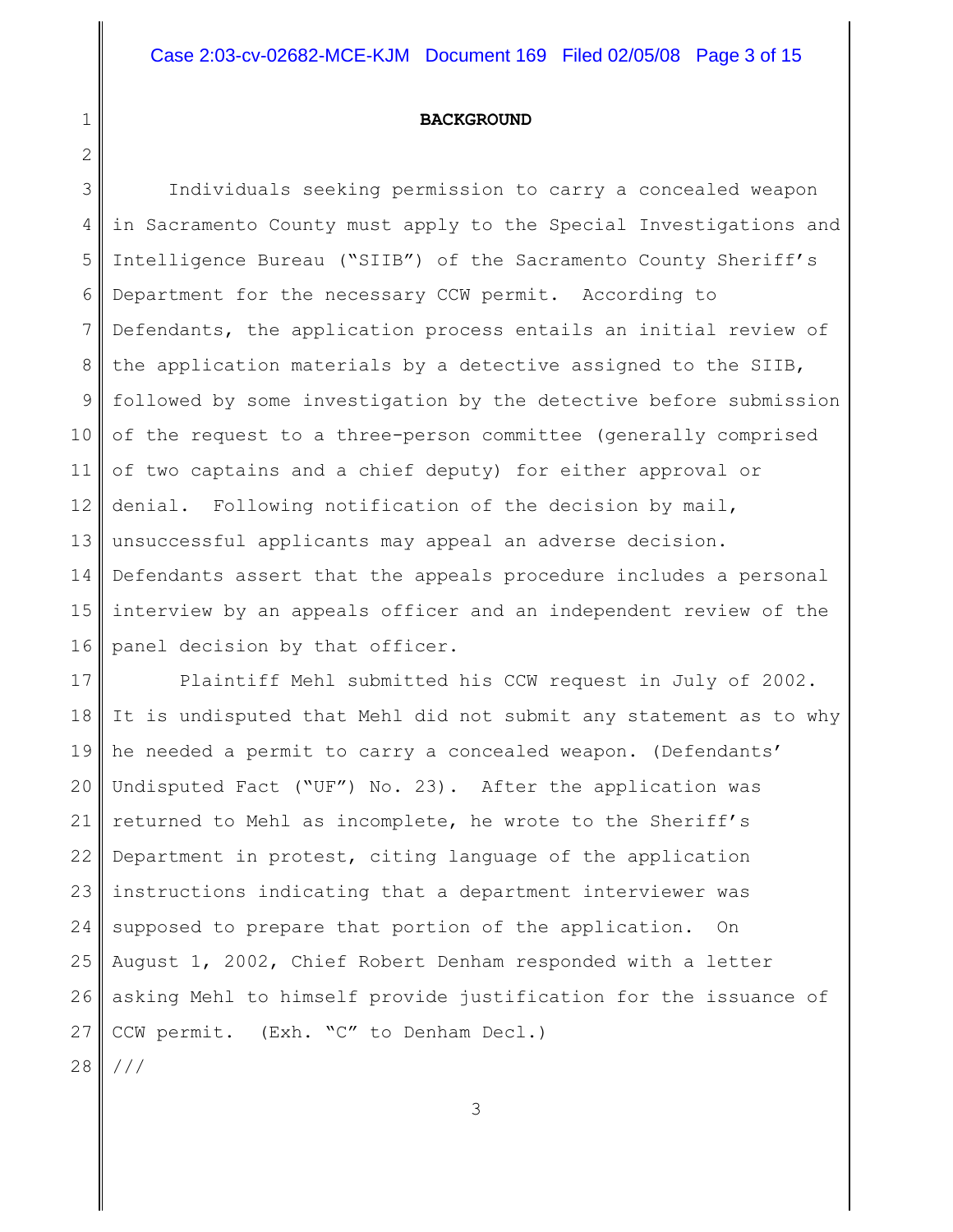## Case 2:03-cv-02682-MCE-KJM Document 169 Filed 02/05/08 Page 4 of 15

1 2 3 4 5 6 7 8 9 10 11 12 13 14 15 16 17 18 19 20 21 22 Denham's letter offered to waive any additional application fee upon submission of that information. Mehl did not respond, and never provided any evidence justifying his need for a CCW permit (Denham Decl., ¶ 4). Defendants claim that this failure on Mehl's part caused them to deny his application as incomplete.<sup>2</sup> The CCW permit application of the second plaintiff, Lok T. Lau, followed a different course upon its submission about a year later, in August of 2003. Mr. Lau, a former FBI Special Agent, submitted voluminous materials in connection with his application. It is undisputed that those materials contained 1) an admission by Lau that he had a pending lawsuit against the FBI; 2) a December 13, 2000 Department of Justice appeals decision indicating that Lau had been arrested twice for shoplifting and subsequently had his FBI security clearance revoked for providing false and misleading information; 3) information indicating that he had been placed on disability retirement by the FBI due to being diagnosed with Post Traumatic Stress Disorder ("PTSD") and Depression; and 4) reports suggesting that in the Fall of 1996, both Lau's government vehicle and gun and been taken away due to a sleep apnea disorder diagnosed some two years previously. (See Lau's CCW Application, Exh. "A" to Decl. of C. Scott Harris, Jr.).

- 23 ///
- 24 ///

<sup>26</sup> 27 28  $2$  In addition, Plaintiff Mehl submitted yet another application in 2003, and also refrained from providing any justification concerning his need for a CCW permit, despite being previously advised that his 2002 application had been rejected on that basis. The 2003 application was accordingly also rejected as incomplete. (Decl. of Stephen F. Cotta, ¶¶ 4-5).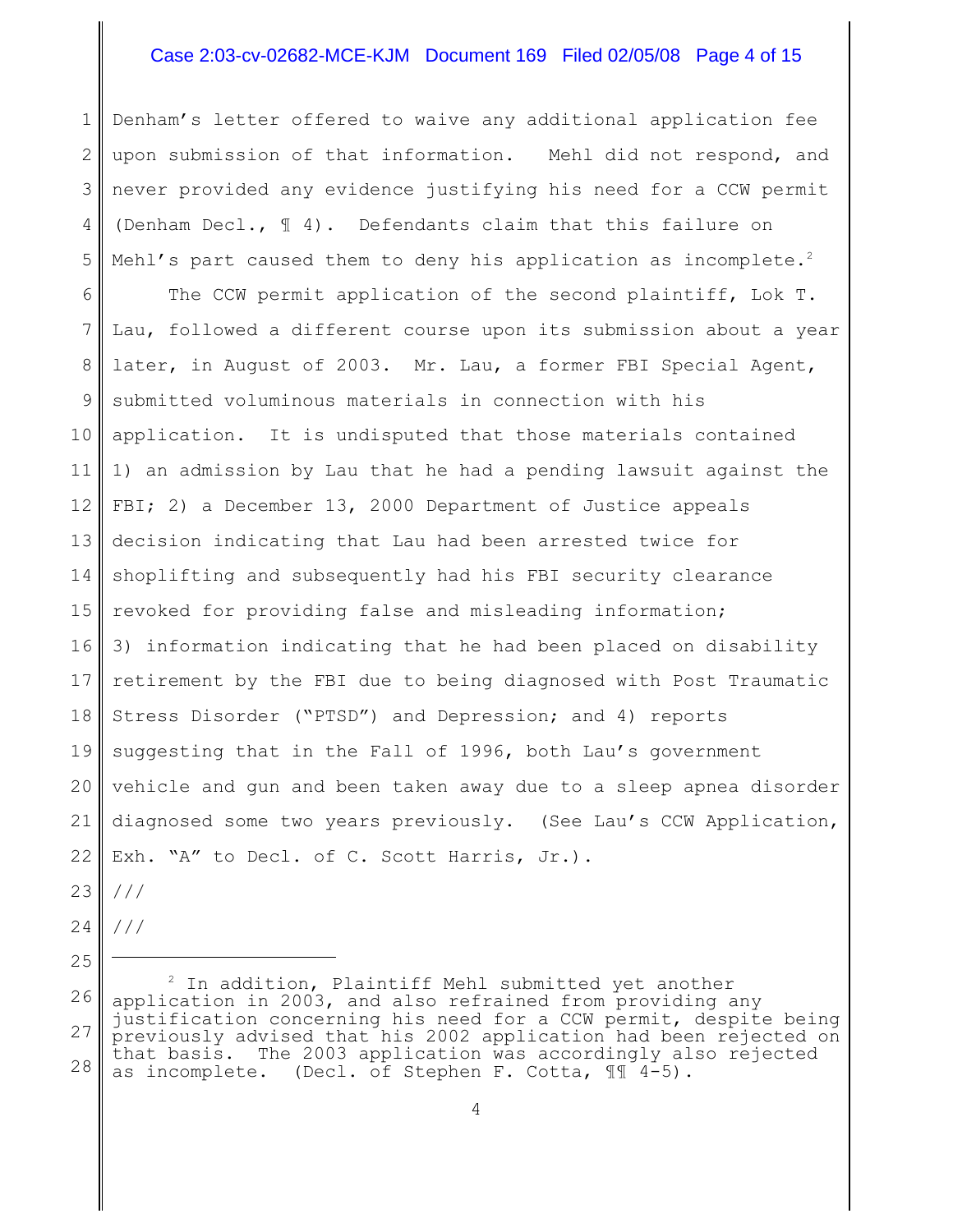## Case 2:03-cv-02682-MCE-KJM Document 169 Filed 02/05/08 Page 5 of 15

1 2 3 4 5 6 Lau does not dispute the fact that at the time he applied for the CCW permit, he was mentally disabled from depression, PTSD and sleep apnea, and was unable to work.<sup>3</sup> (UF No. 73). He further does not dispute that he was under doctors' care for those conditions and was being prescribed anti-depressant and anxiety medications. (UF No. 74).

7 8 9 10 11 The committee assessing Lau's application unanimously agreed to deny his application, and noted in its written evaluation that said application presented "too many issues". (See Decl. of Captain Bill Kelly, ¶ 5); Decl. of James A Cooper, ¶ 5; Decl. of David Lind,  $\mathbb{I}$  5).

12 13 14 15 16 17 18 19 20 21 22 23 24 25 In approximately January of 2004, Plaintiff Lau lodged an appeal which was assessed by Chief C. Scott Harris. Chief Harris interviewed Lau and felt that he presented as drowsy, unusually nervous, overly suspicious, and somewhat paranoid. (Harris Decl.,  $\mathbb{I}$  8). While Lau takes issue with that characterization, he admitted at his deposition that he had suffered from severe sleep apnea, causing him to feel drowsy and lethargic and affecting his alertness and judgment, for some nine years, a period of time which would have encompassed his CCW application. (Dep. of Lau, December 13, 2006, 8:1-25-9:1-3). In addition, at the time of his appeals interview, Lau confirmed that he continued to be treated for PTSD and depression, and was on various medications as part of that treatment. (Harris Decl., ¶ 8).

<sup>27</sup> 28  $3$  Plaintiff Lau further admitted at his deposition that his sleep apnea condition had caused the FBI to take away his gun, and that he informed the Sheriff's Department of this at the time he applied for the CCW permit (Lau Dep.,  $67:11-18$ ;  $68:16-18$ ).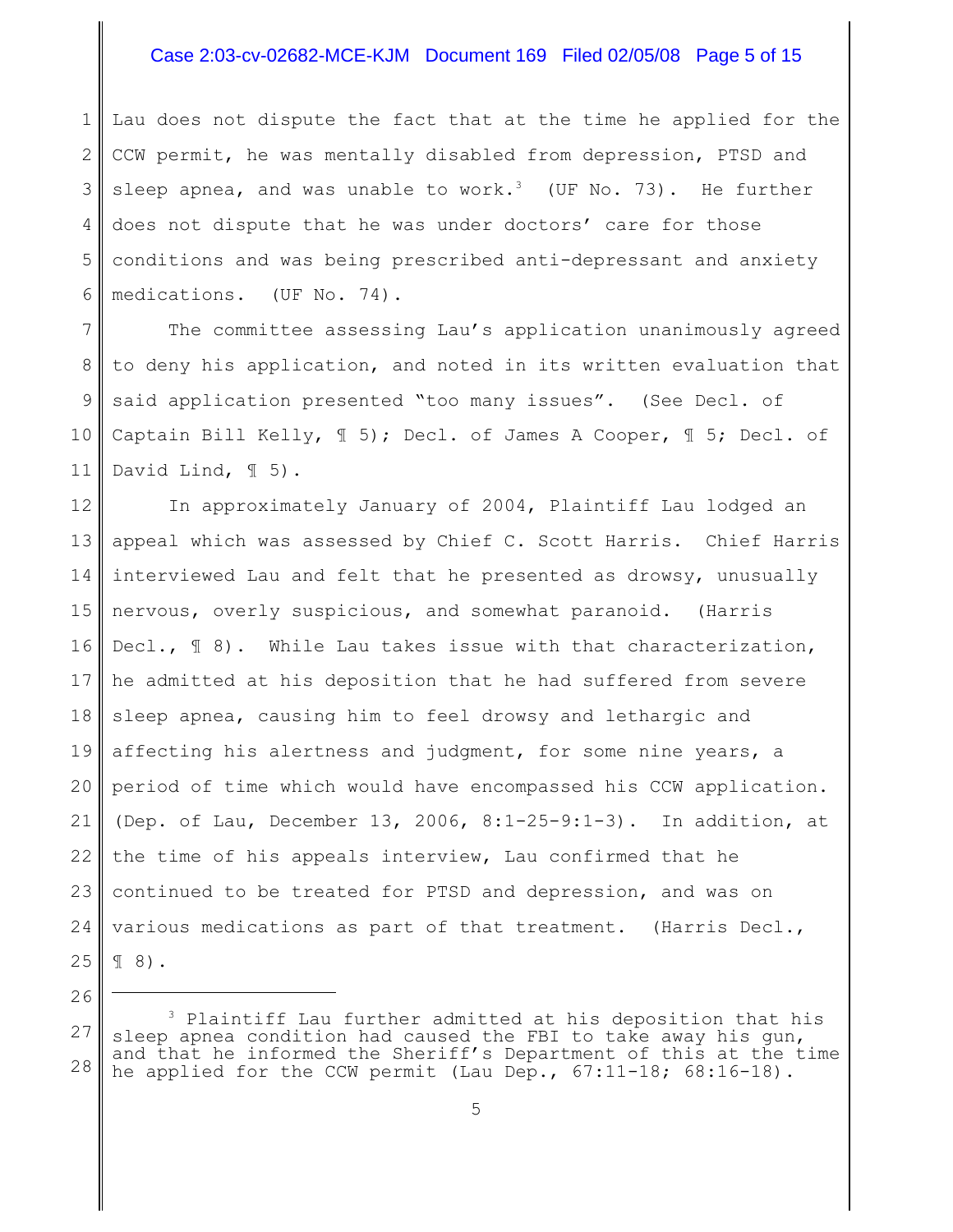# Case 2:03-cv-02682-MCE-KJM Document 169 Filed 02/05/08 Page 6 of 15

1 2 3 4 5 6 7 8 9 10 11 12 Chief Harris noted that Lau's application materials included a letter from the FBI attesting to the fact that it had no knowledge or information that Lau was at risk due to his past employment activities with the FBI, despite Lau's claim that he was at such risk. (Harris Decl.,  $\mathbb{I}$  9).<sup>4</sup> He states he asked Lau why his former employer had not supplied a letter approving his application for a CCW permit, as is customary for former law enforcement applicant, and that Lau was unable to offer any explanation. (Id. at ¶ 8) Based on his independent reevaluation of Lau's application along with his observations at the interview he conducted, Chief Harris affirmed the denial of Plaintiff Lau's CCW application. (Id. at 10).

13 14 15 16 17 18 19 20 21 22 23 24 25 26 Plaintiffs now claim that their constitutional rights were violated, claiming that their applications would have been approved had they been supporters of, and/or contributors to, Sheriff Lou Blanas' political campaigns. Defendants, on the other hand, claim that the denial of Plaintiffs' applications had nothing to do with whether or not they had ties to Defendant Blanas. Rather, according to Defendants, both applications were rejected for legitimate, non-discriminatory reasons. While Defendants argue that Plaintiffs' claims fail on their merits, they also argue as a fundamental matter that Plaintiffs lack standing to challenge Defendants' policies and procedures in granting CCW permits since the Court can conclude, as a matter of law, that the rejection of their applications had nothing to do with the alleged policies now contested through this lawsuit.

28 <sup>4</sup> In fact, Lau's application materials contained two letters, dated March 23, 2001 and May 1, 2003, to this effect.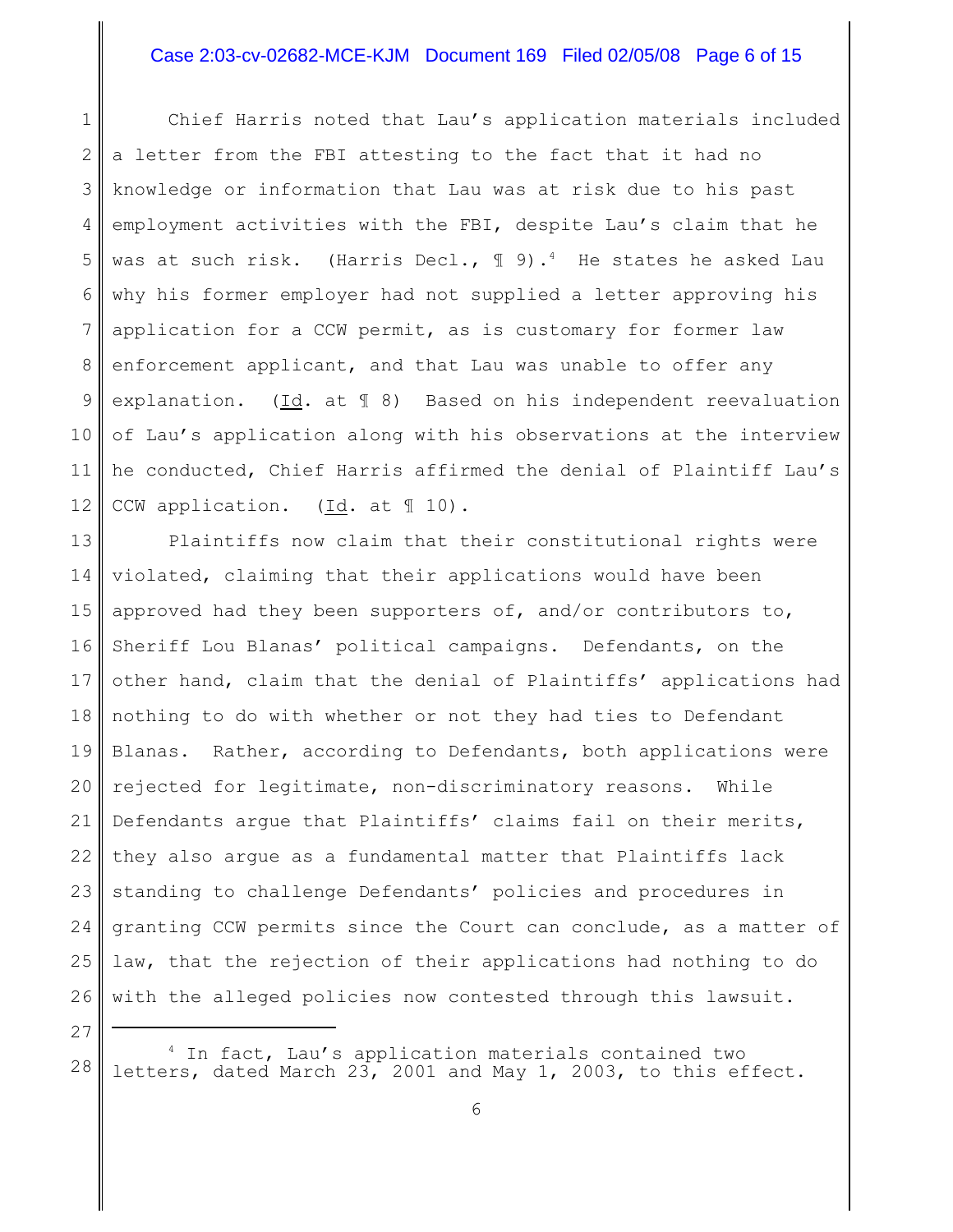#### **STANDARD**

1

2 3 4 5 6 7 8 9 10 11 12 13 14 15 16 17 18 19 20 21 22 23 24 25 26 27 The Federal Rules of Civil Procedure provide for summary judgment when "the pleadings, depositions, answers to interrogatories, and admissions on file, together with affidavits, if any, show that there is no genuine issue as to any material fact and that the moving party is entitled to a judgment as a matter of law." Fed. R. Civ. P. 56(c). One of the principal purposes of Rule 56 is to dispose of factually unsupported claims or defenses. Celotex Corp. v. Catrett, 477 U.S. 317, 325 (1986). Under summary judgment practice, the moving party "always bears the initial responsibility of informing the district court of the basis for its motion, and identifying those portions of 'the pleadings, depositions, answers to interrogatories, and admissions on file together with the affidavits, if any,' which it believes demonstrate the absence of a genuine issue of material fact." Celotex Corp. v. Catrett, 477 U.S. 317, 323 (1986) (quoting Rule 56(c). If the moving party meets its initial responsibility, the burden then shifts to the opposing party to establish that a genuine issue as to any material fact actually does exist. Matsushita Elec. Indus. Co. v. Zenith Radio Corp., 475 U.S. 574, 585-587 (1986); First Nat'l Bank v. Cities Ser. Co., 391 U.S. 253, 288-289 (1968). In attempting to establish the existence of this factual dispute, the opposing party must tender evidence of specific facts in the form of affidavits, and/or admissible discovery

28 material, in support of its contention that the dispute exists.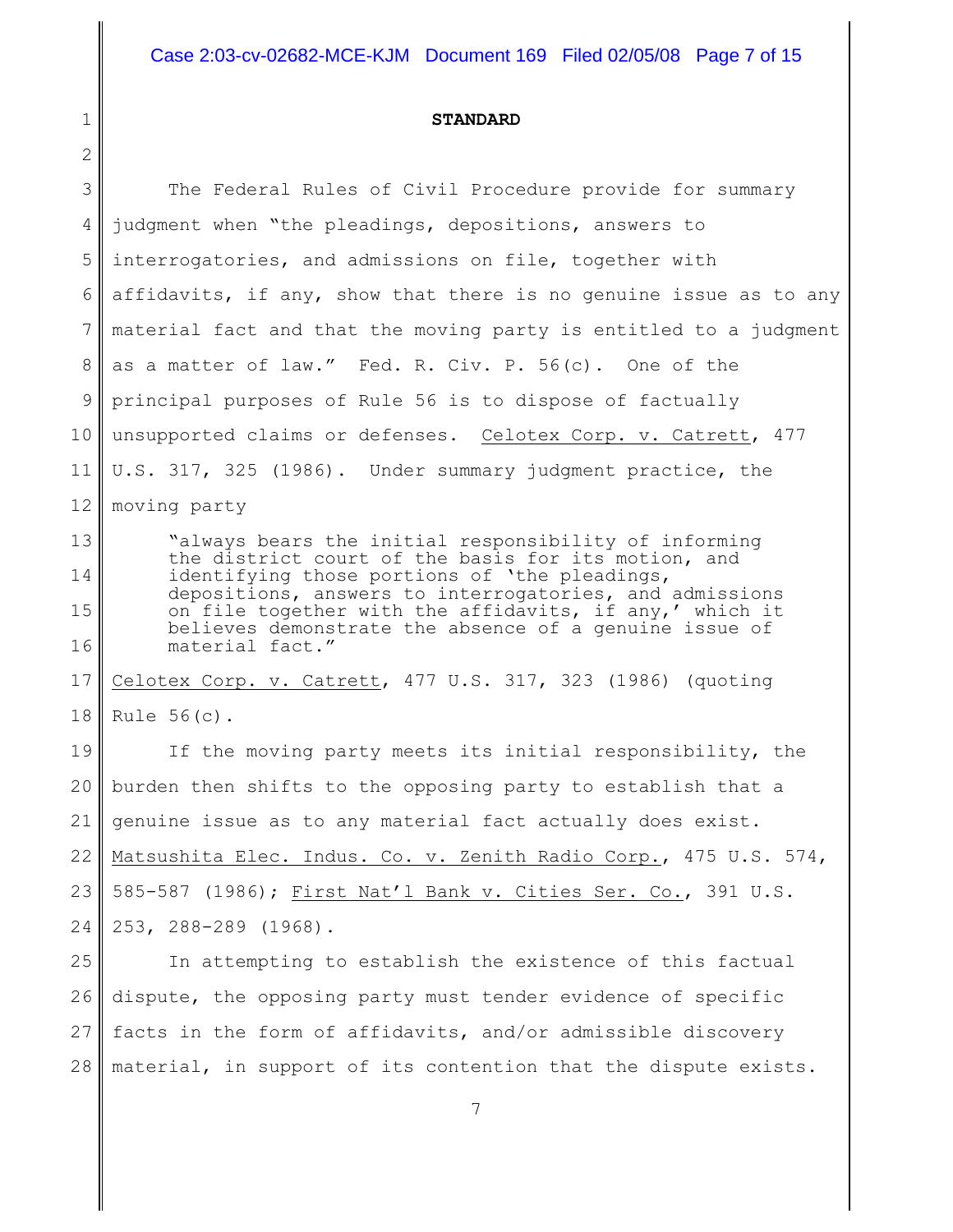# Case 2:03-cv-02682-MCE-KJM Document 169 Filed 02/05/08 Page 8 of 15

1 2 3 4 5 6 7 8 9 10 11 12 13 14 15 16 17 18 19 20 21 Fed. R. Civ. P. 56(e). The opposing party must demonstrate that the fact in contention is material, i.e., a fact that might affect the outcome of the suit under the governing law, and that the dispute is genuine, i.e., the evidence is such that a reasonable jury could return a verdict for the nonmoving party. Anderson v. Liberty Lobby, Inc., 477 U.S. 242, 248, 251-52 (1986); Owens v. Local No. 169, Assoc. of Western Pulp and Paper Workers, 971 F.2d 347, 355 (9th Cir. 1987). Stated another way, "before the evidence is left to the jury, there is a preliminary question for the judge, not whether there is literally no evidence, but whether there is any upon which a jury could properly proceed to find a verdict for the party producing it, upon whom the onus of proof is imposed." Anderson, 477 U.S. at 251 (quoting Improvement Co. v. Munson, 14 Wall. 442, 448, 20 L.Ed. 867 (1872)). As the Supreme Court explained, "[w]hen the moving party has carried its burden under Rule 56(c), its opponent must do more than simply show that there is some metaphysical doubt as to the material facts ... Where the record taken as a whole could not lead a rational trier of fact to find for the nonmoving party, there is no 'genuine issue for trial.'" Matsushita, 475 U.S. at 586-87.

### **ANALYSIS**

22

23

24

25 26 27 28 California Penal Code § 12025 prohibits the carrying of a concealed weapon unless an individual applies for, and receives, permission to do so pursuant to  $\frac{1}{2050(a)(1)(A)}$ , which states in pertinent part as follows: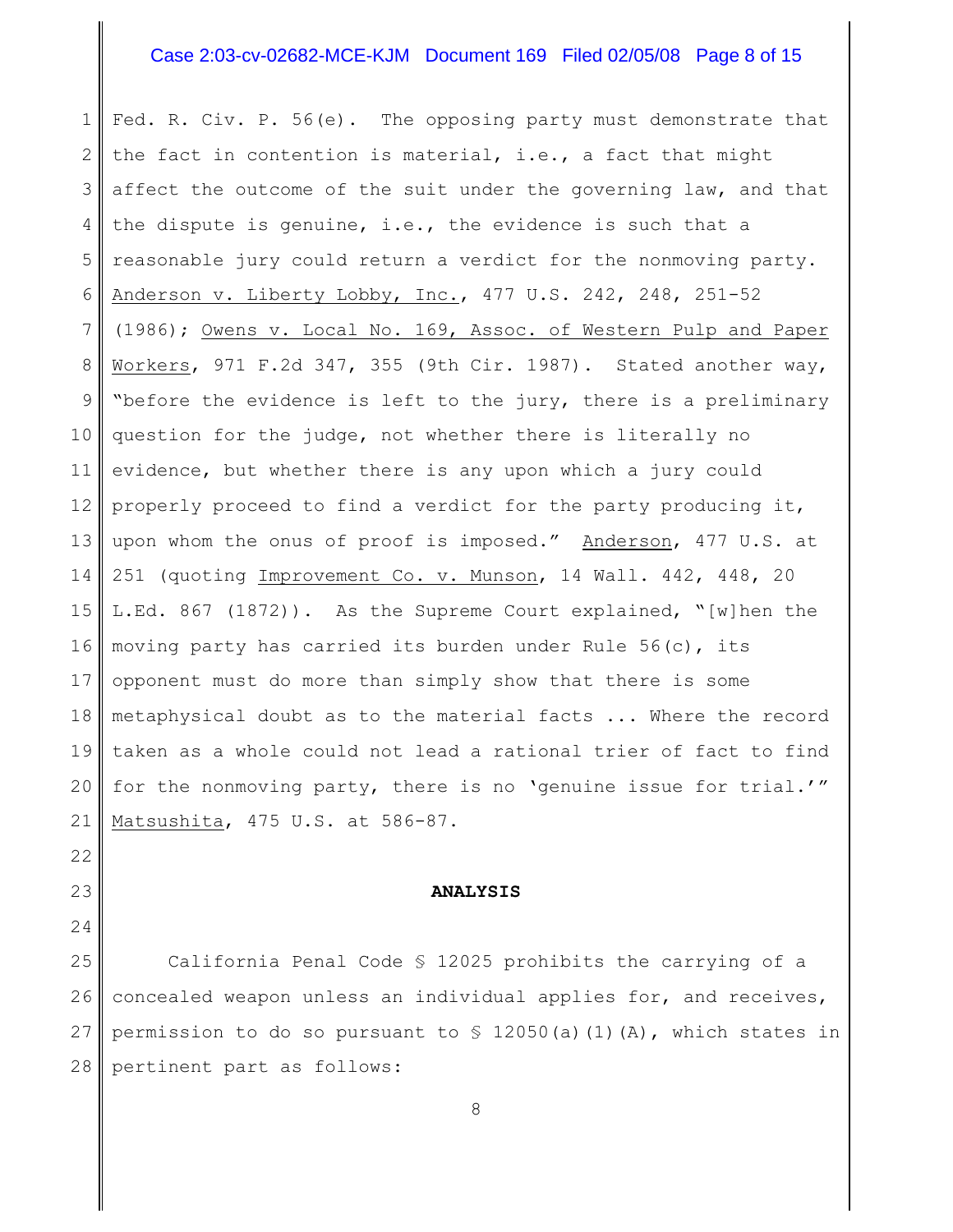### Case 2:03-cv-02682-MCE-KJM Document 169 Filed 02/05/08 Page 9 of 15

"The sheriff of a county, upon proof that the person applying is of good moral character, that good cause exists for the issuance,...., **may** issue to that person a license to carry a pistol, revolver, or other firearm capable of being concealed upon the person.....

(emphasis added)

1

2

3

4

5 6 7 8 9 10 11 12 13 14 15 The language of the statute on its face is permissive in nature, a conclusion confirmed by case law, which indicates that the sheriff has "extremely broad discretion" in whether to grant a CCW permit. Nichols v. County of Santa Clara, 223 Cal. App. 3d 1236, 1240 (1990); see also CBS Inc. v. Block, 42 Cal. 3d 646, 655 (describing sheriff's discretion as "unfettered"); Erdelyi v. O'Brien, 680 F.2d 61, 63 (9th Cir. 1982) (statute explicitly grants discretion to officer issuing CCW license). Plaintiffs nonetheless argue that their constitutional rights were violated because preference was granted to political supporters and/or financial contributors of Sacramento County Sheriff Lou Blanas.

16 17 18 19 20 21 22 23 24 25 26 27 28 In order to proceed with a federal lawsuit alleging violations of the United States Constitution, Plaintiffs must identify an injury "fairly traceable" to conduct on the part of Defendant that is unlawful. Valley Forge Christian College v. Americans United for Separation of Church and State, Inc., et al., 454 U.S. 464, 472 (1982). Because this requirement of causal connection has been deemed an indispensable part of any action challenging such violations under 42 U.S.C. § 1983 (see Arnold v. Int'l Business Machines Corp., 637 F.2d 1350, 135  $(9<sup>th</sup> Cir. 1981))$ , Plaintiff bears the burden of establishing causation in order to invoke federal jurisdiction under § 1983. /// ///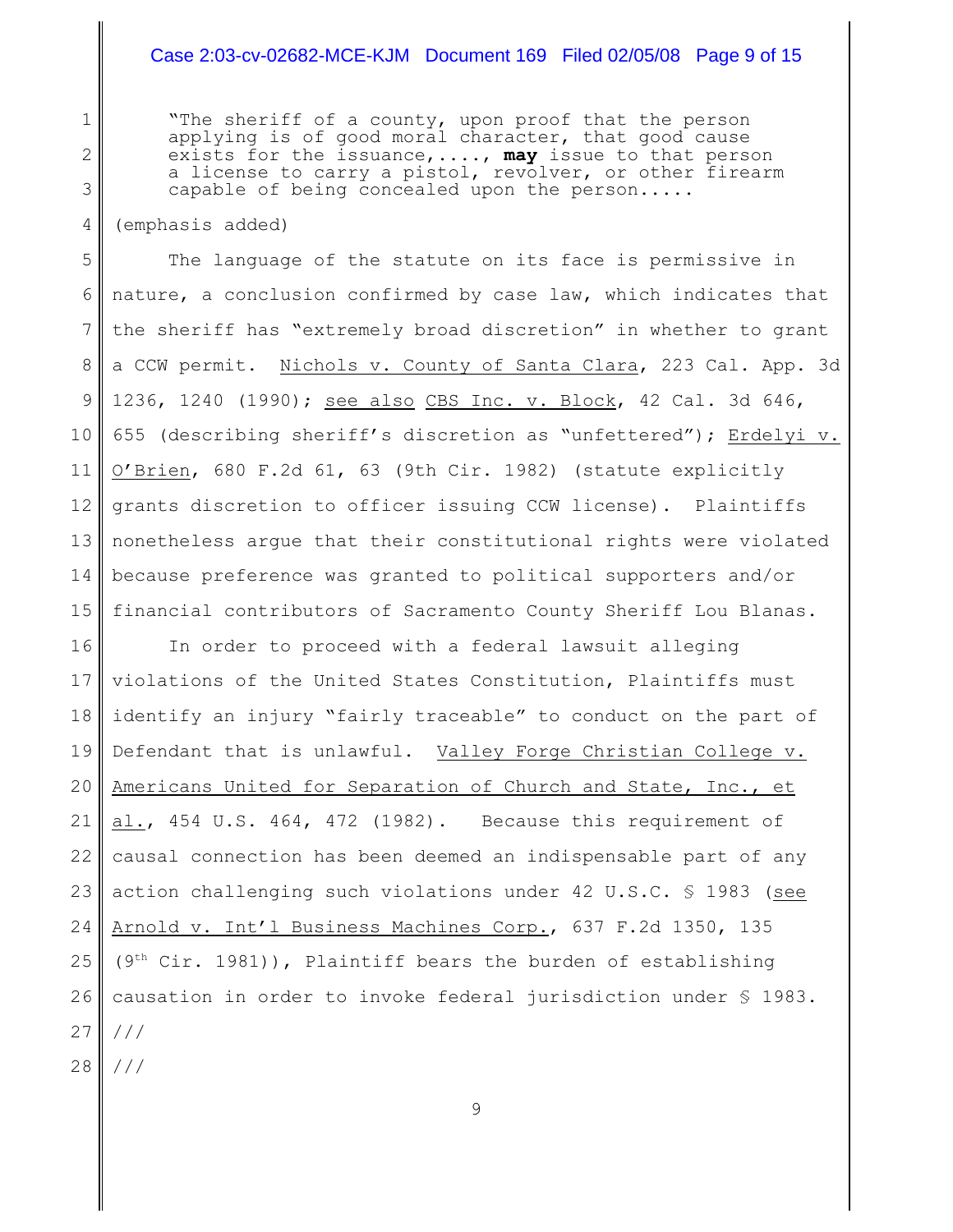# Case 2:03-cv-02682-MCE-KJM Document 169 Filed 02/05/08 Page 10 of 15

1 2 3 4 Plaintiffs accordingly lack standing to seek redress in federal court unless they can make an initial showing that an unconstitutional policy, practice or custom motivated Defendants' denial of their CCW applications.

5 6 7 8 9 10 11 12 13 14 15 16 17 18 19 20 21 Plaintiffs cannot make that showing in this case, as they must in order to proceed with this lawsuit. See FW/PBS, Inc. v. Dallas, 493 U.S. 215, 231 (1990) (burden of proof in demonstrating standing rests with party asserting jurisdiction). The evidence shows that Plaintiff Mehl's application was denied not because of any unconstitutional conduct on Defendants' part but instead simply because he never submitted a completed application. It is undisputed that Chief Denham wrote Mehl on August 1, 2002 and advised him that his application would be considered once he submitted his justification for needing to carry a concealed weapon. It is equally uncontroverted that Plaintiff Mehl did not respond to that request or provide any further support for his application, even when he reapplied a year later.<sup>5</sup> The evidence thus supports Defendants' contention that Mehl's application was denied as incomplete rather than because of any motives deemed constitutionally suspect. ///

<sup>23</sup> 24 25 26 27 28  $5$  While Plaintiff Mehl submitted a Declaration in Opposition to this Motion suggesting that he was never contacted by anyone at the Sheriff's Department about finishing his application (Mehl Decl.,  $\mathbb{I}$  11), that assertion is contradicted by Chief Denham's letter, which Mehl produced at his deposition (see Mehl Dep., December 14, 2006, 46:23-47:22). The declaration Plaintiff Mehl has now provided is contrary to the letter that he received. A party cannot create a triable issue of fact sufficient to defeat summary judgment by contradicting his or her own previous sworn testimony. Cleveland v. Policy Mgmt. Sys. Corp., 526 U.S. 795, 806 (1999).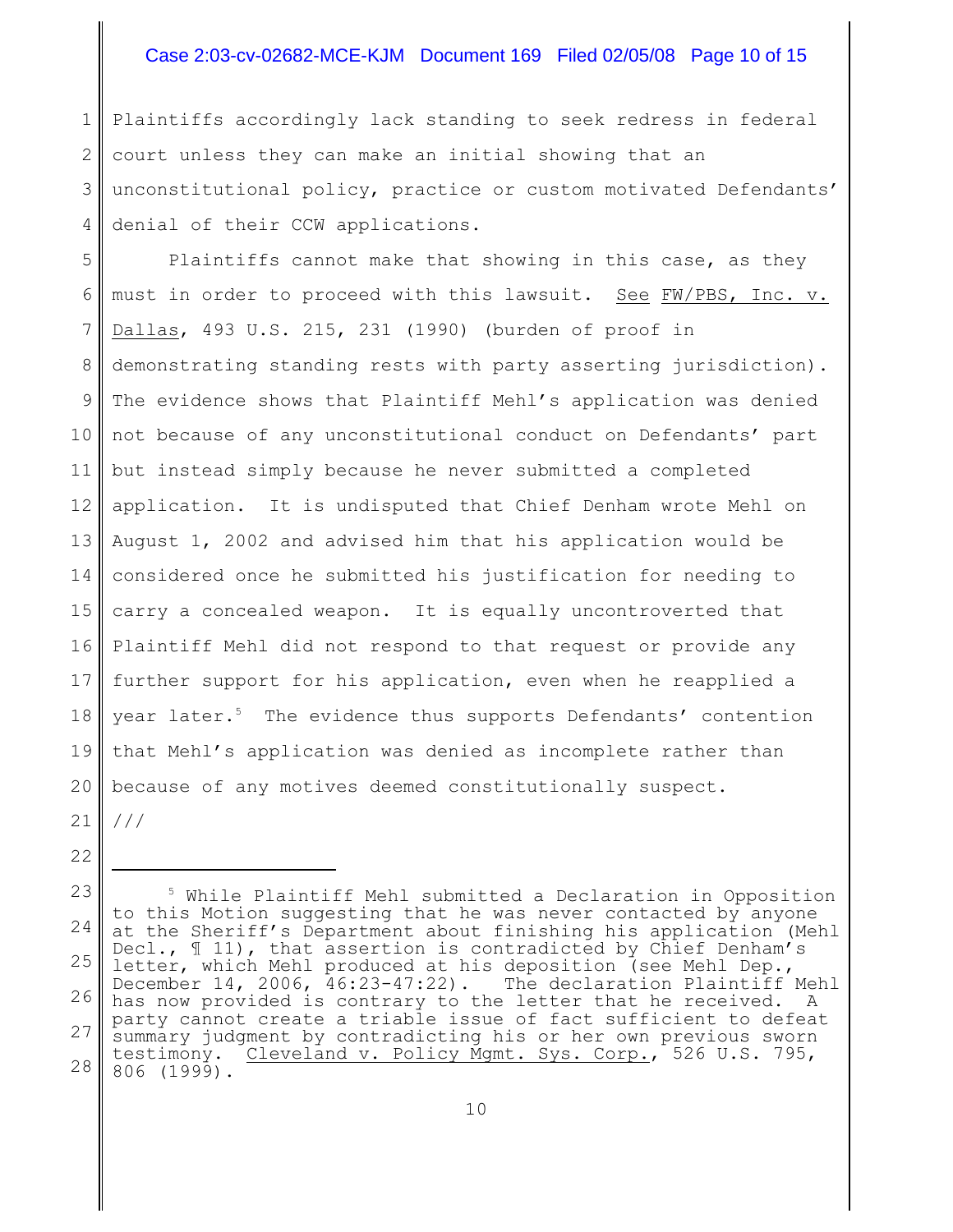# Case 2:03-cv-02682-MCE-KJM Document 169 Filed 02/05/08 Page 11 of 15

1 2 Mehl consequently cannot establish standing to assert claims that had no role in the disposition of his particular application.

3 4 5 6 7 8 9 10 11 12 13 14 15 The Ninth Circuit's decision in Madsen v. Boise State Univ., 976 F.2d 1219 (9th Cir. 1992) supports this conclusion. In Madsen, the plaintiff complained about unconstitutional discrimination in the issuance of disabled parking permits on the Boise State campus. Like Plaintiffs herein, Madsen filed a civil rights suit under 42 U.S.C. § 1983. The facts, however, revealed that Madsen never completed the formal permit application for obtaining a disabled parking permit. The Court ruled that since he did not complete the formal application process, Madsen was precluded from making a constitutional challenge. As the Ninth Circuit stated: "A plaintiff lacks standing to challenge a rule or policy to which he has not submitted himself by actually applying for the desired benefit." Id. at 1220.

16 17 18 19 20 21 22 23 24 25 26 27 While this Court recognizes that Madsen may be distinguished on grounds that the Plaintiff in that case submitted no written application at all (instead making only oral inquiries about handicap parking), the rationale for its decision is nonetheless equally applicable. Both this case and Madsen involved the Plaintiffs' failure to fully avail themselves of the administrative application process before escalating their grievances to the Court. Without completing the administrative process, it would be sheer speculation to guess at what the decision on Mehl's application would have been or what policies (constitutional or otherwise) may have been implicated in the decision.

28 ///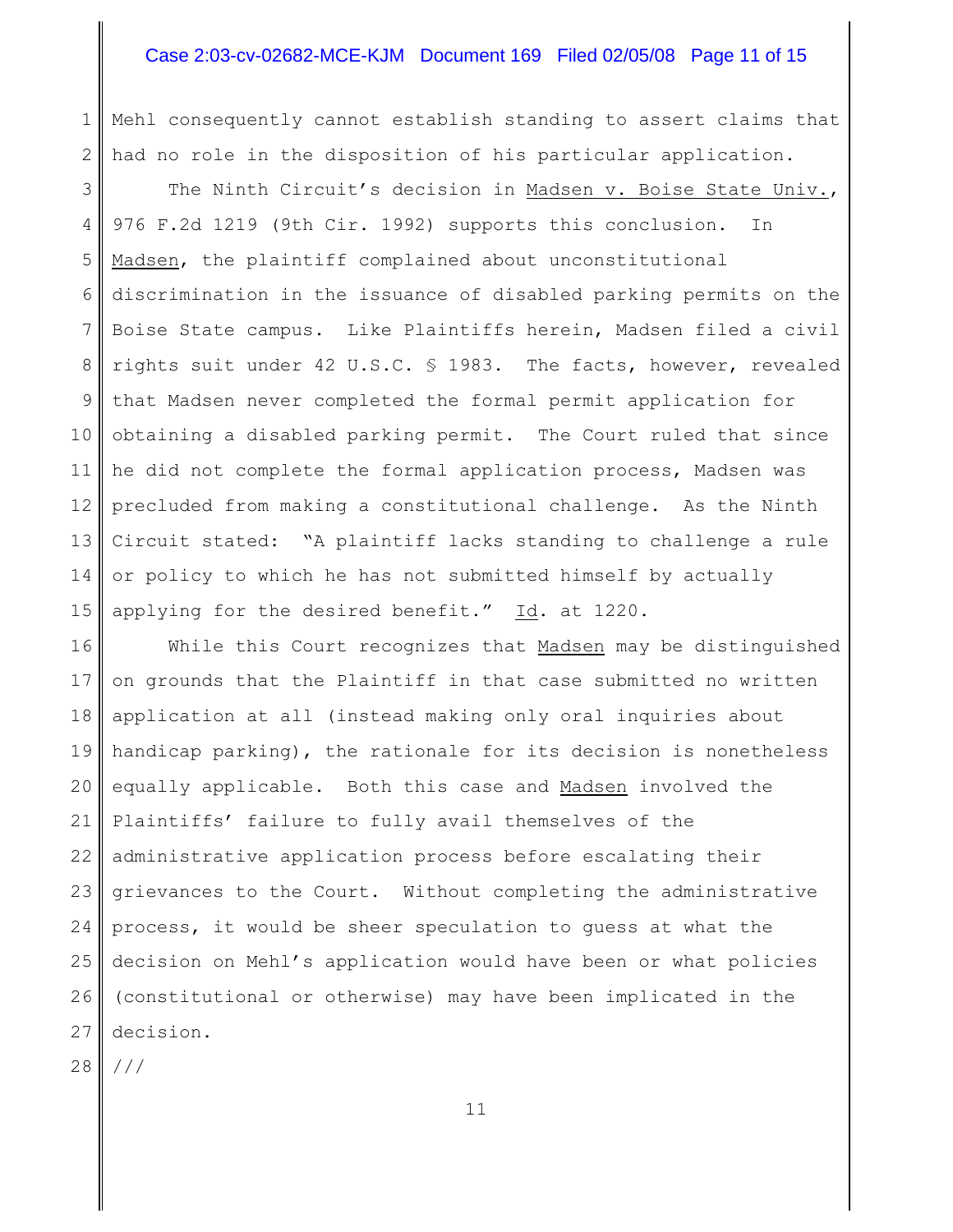### Case 2:03-cv-02682-MCE-KJM Document 169 Filed 02/05/08 Page 12 of 15

1 2 3 4 In the absence of completing that process, Plaintiff Mehl cannot show that any unconstitutional policy played any role in the denial of his CCW application. As such, Mehl lacks standing and his complaint against Defendants must be dismissed on that basis.

5 6 7 8 9 10 11 12 13 14 15 16 The posture of Plaintiff Lau's complaint is more developed in that there is no question that Lau, unlike Mehl, completed a full CCW application. Therefore he progresses to the point where it becomes necessary to consider whether any causal connection exists between the decision to deny his request and Defendants' allegedly unconstitutional policies (in favoring applications of campaign supporters and/or financial contributors). Plaintiff Lau must show some causal link in that regard, and the circumstances of this case show that he cannot. This is because there is overwhelming evidence that Plaintiff Lau's application was denied for legitimate, non-discriminatory reasons having nothing to do with whether or not he was a campaign contributor.

17 18 19 20 21 22 23 24 25 26 27 28 As delineated above, the application materials submitted by Plaintiff himself showed that he was suffering from PTSD, depression and sleep apnea and was being treated for those conditions at the time of his application, that he had a pending lawsuit against the FBI relating to his disability retirement as a result of those conditions, and that his FBI security clearance had been revoked because of Lau's alleged untruthfulness regarding shoplifting arrests. Moreover, Lau's application packet included two letters from the FBI expressing its view that Lau was no longer at risk due to his employment, therefore countering Lau's claim that he needed a CCW permit for his protection in that regard.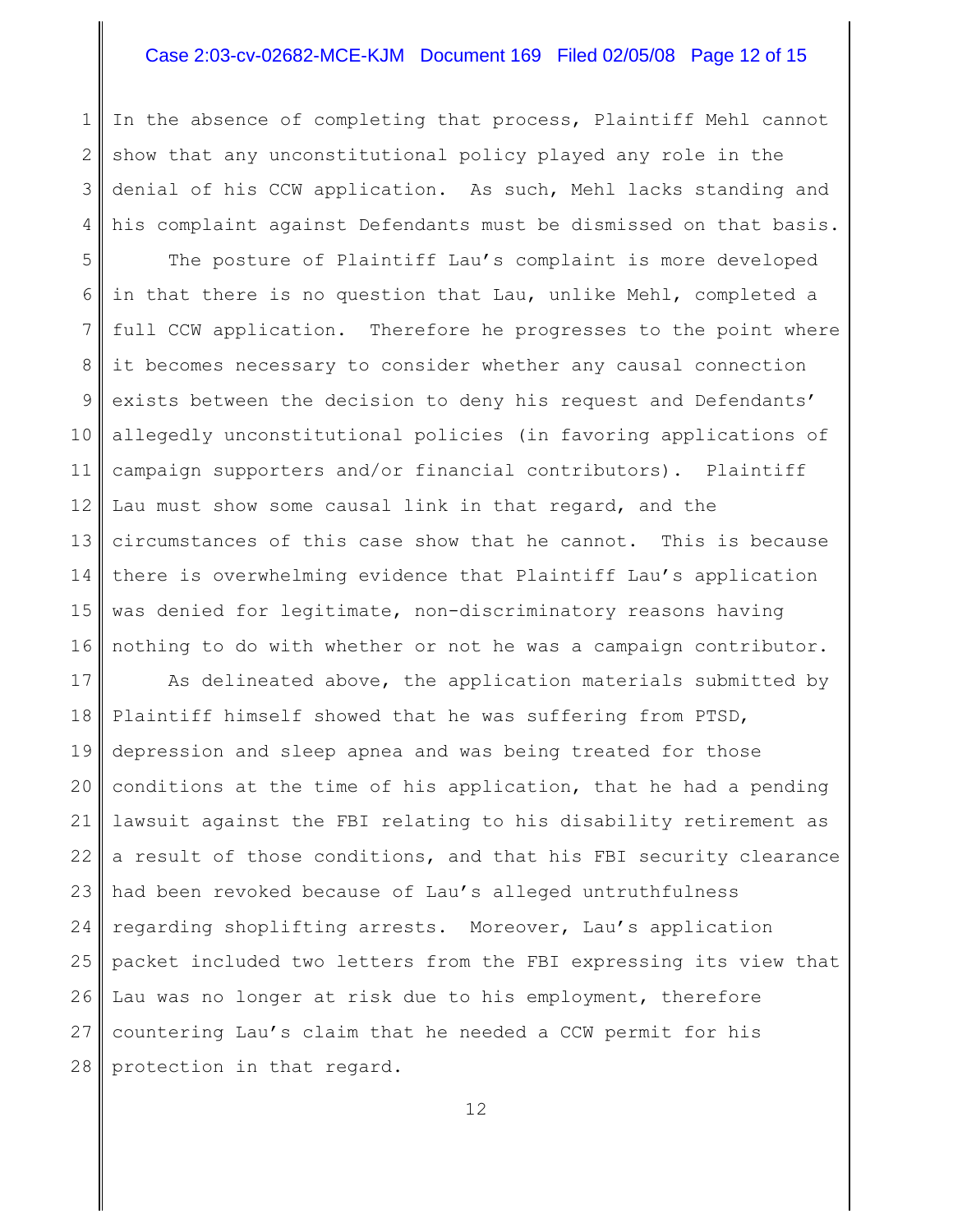### Case 2:03-cv-02682-MCE-KJM Document 169 Filed 02/05/08 Page 13 of 15

1 2 3 4 5 6 This information was all part of Lau's application, and according to all three members of the panel that initially acted on his application, his application was denied based on those substantive factors. That decision was confirmed by the notation placed contemporaneously on the application that Lau's CCW request was denied because he had "too many issues".

7 8 9 10 11 12 13 14 15 16 17 18 Additionally, with respect to Plaintiff's appeal, Chief Harris came to the same conclusion after independently reviewing Lau's application and following a personal interview after which he concluded that Plaintiff seemed edgy and suspicious. According to Harris, Lau further confirmed during the course of that interview the same circumstances which caused the panel to initially reject his application. Moreover, at his deposition Lau himself admitted that he was mentally disabled at the time of his 2003 CCW application (UF No. 73), and that his FBI security clearance was revoked, and his gun taken, due to concerns stemming from his shoplifting and medical condition. (Lok Dep., December 13, 2006, 66:24-68:15).

19 20 21 22 23 24 25 26 27 Because Plaintiff himself, through the materials he personally submitted and through information he directly provided to Chief Harris on appeal, provided ample non-discriminatory reasons justifying Defendants' decision to withhold a CCW permit, he has shown no causal connection whatsoever to the denial of his application and the allegedly unconstitutional policies he identifies in his complaint. As such, Lau too lacks standing and Plaintiffs' complaint in its entirety therefore fails. ///

28 ///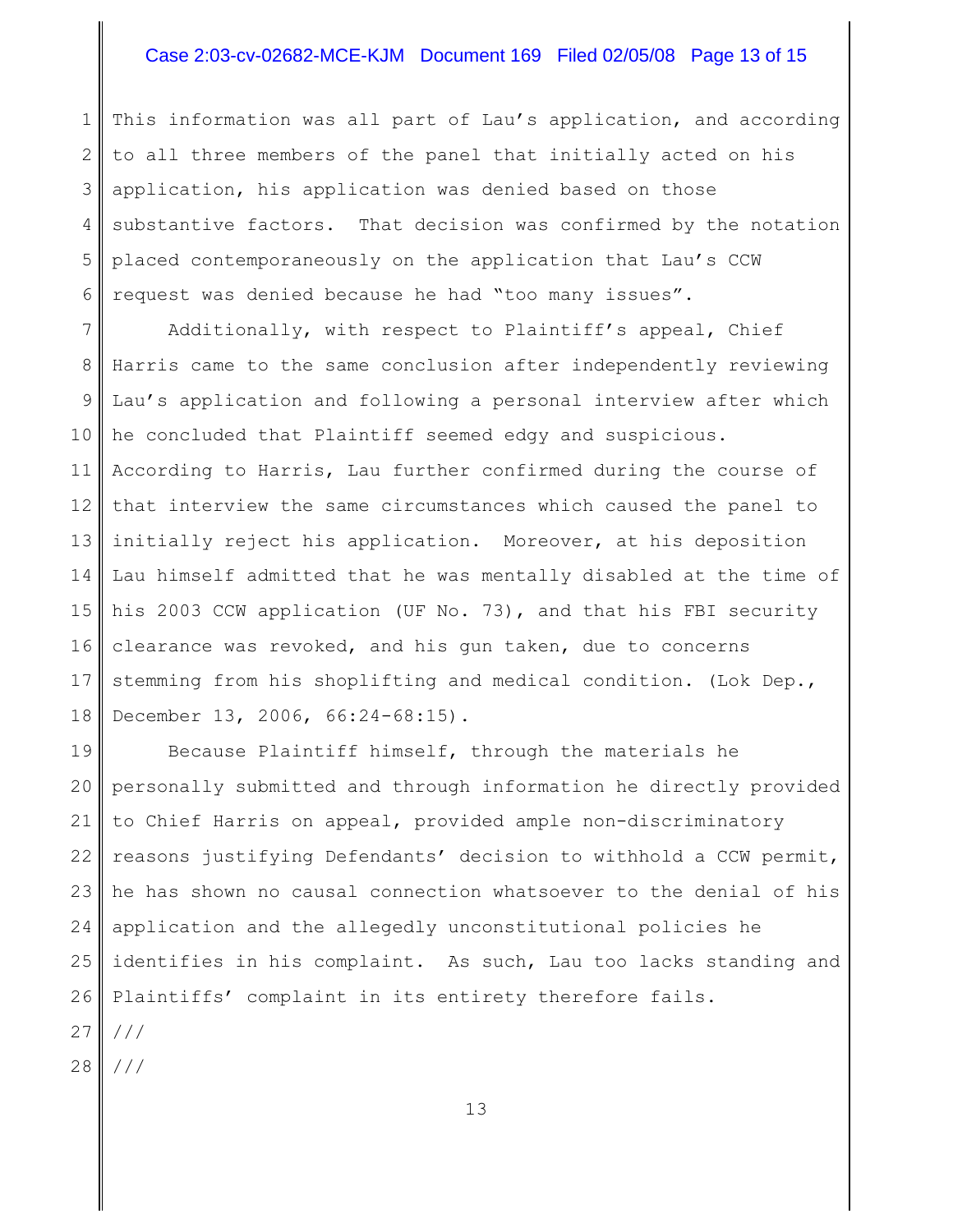#### **CONCLUSION**

3 4 5 6 For the reasons set forth above, neither of the two Plaintiffs remaining in this lawsuit has standing to challenge the allegedly unconstitutional policies of Defendants in favoring political contributors in the issuance of CCW permits.

7 8 9 10 11 12 Plaintiff Mehl lacks standing because he never submitted a complete application despite being specifically directed to do so. Defendants' resulting rejection of his application as incomplete hence has nothing to do with the policies Plaintiff Mehl now challenges as unconstitutional, and he has no standing to make those challenges.

13 14 15 16 17 18 19 20 21 Similarly, the contents of Plaintiff Lau's application materials themselves, as well as the other information Lau personally submitted to Defendants during the course of his CCW application and its subsequent appeal, demonstrate ample cause for the denial of his application that bears no relation to whether or not he was a political supporter of Defendant Blanas. Therefore Lau lacks standing to pursue this lawsuit as well, and summary judgment as requested by Defendants is GRANTED.<sup>6</sup> ///

22 ///

1

2

- 23 ///
- 24 ///

26

25 ///

<sup>27</sup> 28  $6$  Because oral argument will not be of material assistance,<br>ourt ordered this matter submitted on the briefs. E.D. Cal. the Court ordered this matter submitted on the briefs. Local Rule 78-230(h).